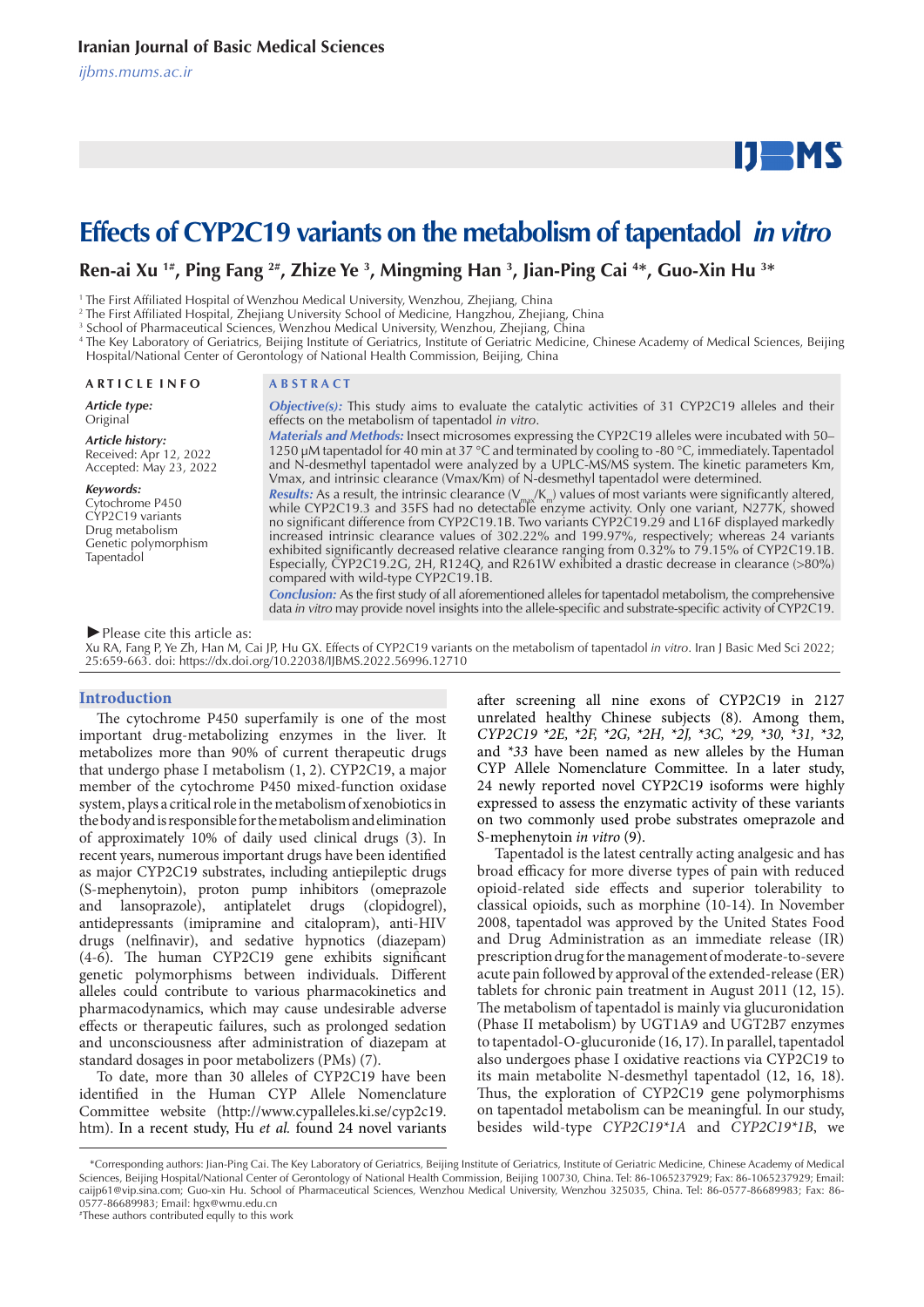systematically analyzed the enzymatic characteristics of 29 CYP2C19 alleles (5 alleles were previously reported, and 24 novel alleles with nonsynonymous coding changes) toward tapentadol *in vitro*.

#### **Materials and Methods**

#### *Chemicals and materials*

Tapentadol (purity 98%) and its main metabolite N-desmethyl tapentadol (1.0 mg/ml in methanol) were obtained from Shanghai Canspec Scientific Instruments Co., Ltd (Perfemiker, Shanghai, China), and Carbamazepine (internal standard, IS) was purchased from Sigma-Aldrich Company (St. Louis, Mo, USA). The reduced nicotinamide adenine dinucleotide phosphate (NADPH) regenerating system was obtained from Promega (Madison, WI, USA). P450 cytochrome b5 microsomes and recombinant human CYP2C19 expressed in the microsomes from Spodoptera frugiperda 21 (Sf21) insect cells were gifted from Beijing Hospital (Beijing, China). Ultrapure water was freshly purified by a Milli-Q A10 System (Millipore, Billerica, MA, USA). High-performance liquid chromatography (HPLC) grade organic solvents and liquid chromatography-mass spectrometry (LC-MS) grade acetonitrile were purchased from Merck (Darmstadt, Germany), LC-MS grade formic acid (FA, 98% purity) was purchased from J&K Scientific Ltd. (Shanghai, China), and all other reagents used were of analytical grade.

#### *Instrumentation*

Samples were analyzed by ultra-performance liquid chromatography-tandem mass spectrometry (UPLC-MS/ MS) using a Waters ACQUITY H-Class and a Waters XEVO TQS triple-quadrupole mass spectrometry (MS) (Waters Corp.) with an electrospray ionization source. Masslynx 4.1 software (Waters Corp.) was used to control the instrument and process the data of the samples.

#### *Conditions for enzymatic activity analysis*

According to the previously reported method, Zhou *et al.* constructed the dual-expression baculovirus vectors p-FastBac-OR-CYP2C19 and highly expressed CYP2C19 variants in the microsomes of Sf21 insect cells (19). The carbon monoxide different spectra method was used to detect the concentration of each of the recombinant CYP2C19 holoproteins in microsomal proteins. In our study, the incubation mixture as the final system consisted of microsomes 5 pmol CYP2C19.1 or other CYP2C19 mutants, purified cytochrome b5, tapentadol, and 100 mmol/L potassium phosphate buffer (pH 7.4). Tapentadol was initially prepared in methanol solution and the concentrations of tapentadol used in the incubation mixture for kinetic analysis were 50, 250, 500, 750, 1000, and 1250 μM. The total concentration of methanol in the mixture was less than 0.5%. The reaction was allowed to preincubate for 5 min in a Fisher shaking water bath. Then NADPH regenerating system was added to start the reaction at 37 °C in a final volume of 200 μl; and incubations proceeded at 37 °C for 40 min. Reactions were terminated by cooling to -80 °C immediately. Then 400 μl acetonitrile and 50 μl carbamazepine (IS, 400 ng/ml) were added to the incubation mixture. After vortexing for 2 min and centrifuging at 13000 rpm for 10 min, the supernatant was 1:9 diluted with water, and 2 μl of the mixture was injected into the UPLC-MS/MS system for analysis. A six-point standard curve was

performed in triplicate and data was presented as the mean ± SD; and the incubation conditions have been optimized to ensure that incubation time and concentration in the metabolic reaction are within the linear range.

used to quantify N-desmethyl tapentadol. Incubations were

#### *Chromatographic conditions*

The liquid chromatographic separation was carried out using an ACQUITY UPLC-MS/MS and performed on a Waters ACQUITY UPLC BEH C18 column (2.1 mm × 50 mm, 1.7  $\mu$ m), with an inline 0.2 mm stainless steel frit filter connected to it. The column temperature was maintained at 40 °C, while the samples in the auto-sampler room were kept at 4 °C. The initial mobile phase consisted of solvent A (water containing 0.1% formic acid) and solvent B (acetonitrile) at a flow rate of 0.4 ml/min by injection volume of 2 μl. A gradient elution program was employed as follows: 0–0.5 min (70%–70%A), 0.5–1.0 min (70%–10% A), 1.0–1.8 min (10%A), and 1.8–2.3 min (10%–70%A). The total run time was 3 min. Under the above appropriate conditions, the retention times of N-desmethyl tapentadol, tapentadol, and carbamazepine were 0.51, 0.53, and 1.5 min, respectively.

#### *Mass spectrometric conditions*

A Waters XEVO TQS triple-quadrupole MS was set to positive electrospray ionization in multiple reaction monitoring mode. The multiple reaction monitoring (MRM) transitions were *m/z* 222.04 → 107.16, *m/z* 208.12 → 106.98, and *m/z* 237.1 → 194.2 for tapentadol, N-desmethyl tapentadol, and carbamazepine, respectively. The collision energy for tapentadol, N-desmethyl tapentadol and carbamazepine was set at 25 V, 20 V and 20 V, respectively; and the cone voltage was set at 40 V for tapentadol, 35 V for N-desmethyl tapentadol, and 40 V for carbamazepine.

#### *Statistical analysis*

Michaelis-Menten curves and enzyme kinetic parameters  $(\rm K_{\rm m}$  and  $\rm V_{\rm max})$  were performed by nonlinear regression curve fitting using GraphPad Prism 5 (GraphPad Software Inc., SanDiego, CA, USA). Statistical analysis was carried out with the Statistical Package for the Social Sciences (version 17.0; SPSS Inc., Chicago, IL, USA) by one-way analysis of variance (ANOVA) together with the Dunnett's test to analyze differences in catalytic activity between CYP2C19.1 and other CYP2C19 mutants. (*P*<0.05 represents statistical significance).

#### **Results**

In our study, the catalytic activities of the wild-types CYP2C19.1A, CYP2C19.1B and 29 CYP2C19 variants (CYP2C19.2E, .2F, .2G, .2H, .2J, .3, .3C, .29, .30, .31, .32, .33, .23, .6, 2C, .18, 35FS, R124Q, M255T, R261W, I327T, T130M, A430V, N231T, S303N, R125G, N403I, L16F, and N277K) were detected using tapentadol as substrate. Intrinsic clearance  $(C_{\text{int}})$  was determined as the ratio of  $V_{\text{max}}/T$  $K<sub>m</sub>$ , which was used as evaluation criteria for each variant of CYP2C19 *in vitro* metabolic activity on tapentadol. The Michaelis-Menten curves plots for each of the CYP2C19 variants are shown in Figure 1; the corresponding kinetic parameters of N-desmethyl tapentadol estimated for wildtypes and 29 CYP2C19 variants are summarized in Table 1.

As shown in Table 1, when compared with the wild-type *CYP2C19\*1B*, except occasionally a few allelic variants,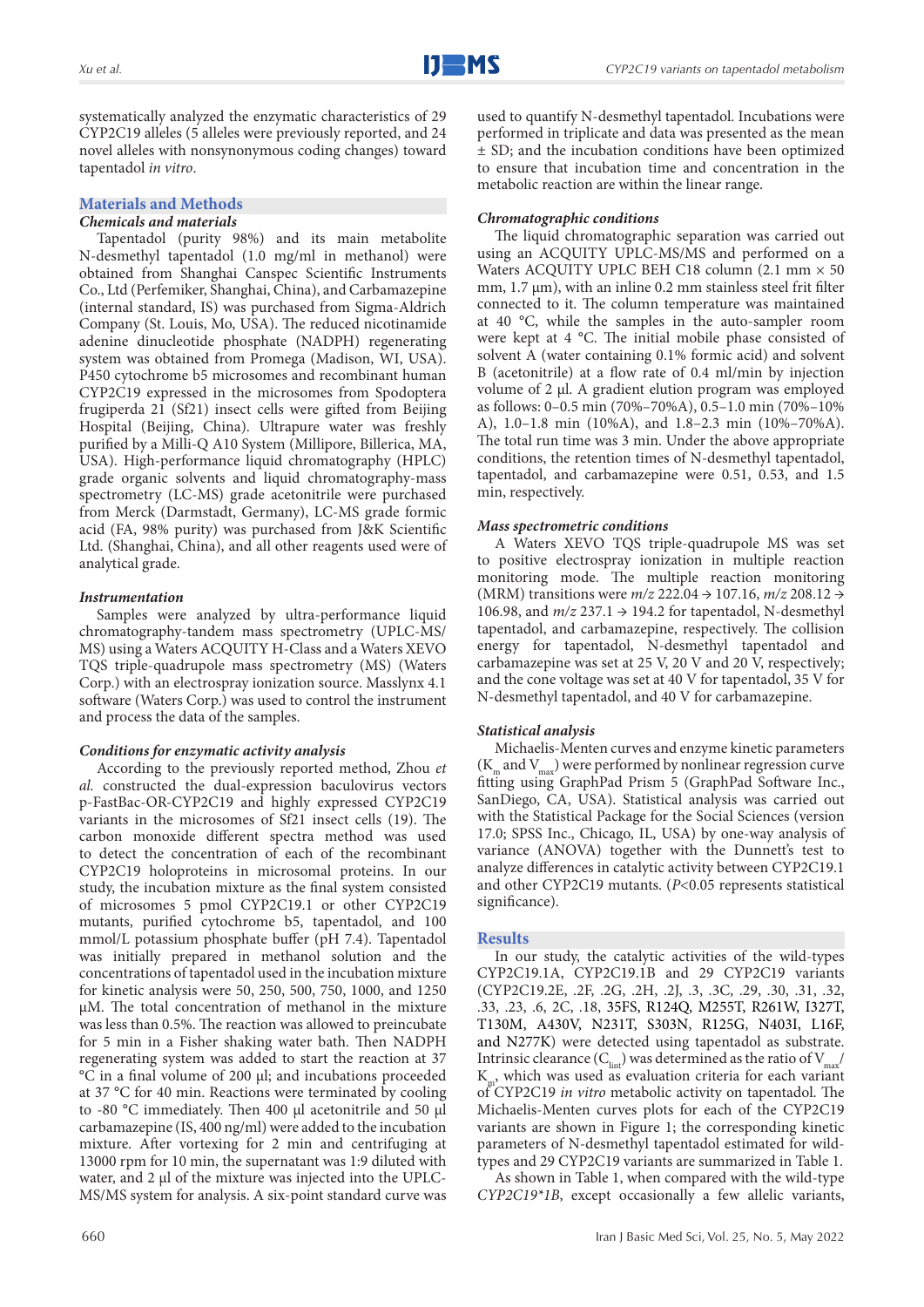



Figure 1. Michaelis-Menten curves of the enzymatic activity of the wild-types and 29 variants toward tapentadol N-demethylation (each point represents the mean±S.D. of three parallel experiments)

**Table 1.** Kinetic parameters for N-demethylation activities of wild-types and 29 mutant CYP2C19 alleles against tapentadol

| Variants          | V <sub>max</sub> (pmol/min/pmol P450) | $K_m(\mu M)$                    | $C_{\text{lint}}(V_{\text{max}}/K_m)$ | Relative clearance<br>(% of CYP2C19.1A) | Relative clearance<br>(% of CYP2C19.1B) |
|-------------------|---------------------------------------|---------------------------------|---------------------------------------|-----------------------------------------|-----------------------------------------|
| CYP2C19.1A        | $9.92 \pm 0.37$                       | 301.73±12.59                    | $0.0329 \pm 0.0002$                   | 100.00                                  | $\prime$                                |
| CYP2C19.1B        | $7.65 \pm 0.29$                       | 135.77±15.74                    | $0.0567 \pm 0.0047$                   | $\sqrt{ }$                              | 100                                     |
| <b>CYP2C19.2E</b> | 11.39±0.07**                          | 553.67±1.99*.*                  | $0.0206 \pm 0.0001$ **                | 62.70*                                  | $36.34*$                                |
| CYP2C19.2F        | $2.37 \pm 0.09$ **                    | 148.93±21.20*                   | $0.0161 \pm 0.0018$ **                | 48.93*                                  | 28.37                                   |
| CYP2C19.2G        | $1.75 \pm 0.08$ **                    | 344.33±48.95 <sup>#</sup>       | $0.0051 \pm 0.0005$ **                | $15.51*$                                | $8.99^{\circ}$                          |
| CYP2C19.2H        | $0.15 \pm 0.01$ **                    | 630.17±79.59*,*                 | $0.0002 \pm 0.0000$ **                | $0.74*$                                 | $0.43^*$                                |
| CYP2C19.2J        | $7.26 \pm 0.15*$                      | $310.27 \pm 14.52$ <sup>*</sup> | $0.0234 \pm 0.0006$ *, *              | 71.29*                                  | $41.32*$                                |
| CYP2C19.3         | ND                                    | ND                              | ND                                    | $\rm ND$                                | ND                                      |
| CYP2C19.3C        | $5.84 \pm 0.10$ **                    | $195.60\pm6.85**$               | $0.0299 \pm 0.0006$ * *               | 91.00*                                  | $52.75*$                                |
| CYP2C19.29        | $18.64 \pm 1.03$ **                   | $109.55 \pm 13.48$ *            | $0.1711 \pm 0.0117$ **                | 521.36*                                 | $302.22$ <sup>*</sup>                   |
| CYP2C19.30        | $3.92 \pm 0.10$ **                    | $119.50 \pm 8.66*$              | $0.0329 \pm 0.0015^{\circ}$           | 100.20                                  | $58.09*$                                |
| CYP2C19.31        | $4.19\pm0.07$ **                      | $319.60 \pm 36.17$ *            | $0.0132 \pm 0.0012$ **                | $40.05*$                                | $23.22*$                                |
| CYP2C19.32        | $9.58 \pm 0.05$ <sup>*</sup>          | $299.93 \pm 9.59$ <sup>*</sup>  | $0.0320 \pm 0.0010$ *                 | 97.40                                   | $56.46*$                                |
| CYP2C19.33        | $8.89 \pm 0.22$ *                     | $396.20 \pm 37.16$ * *          | $0.0225 \pm 0.0016$ **                | 68.67*                                  | $39.81*$                                |
| 35FS              | ND                                    | ND                              | ND                                    | $\rm ND$                                | $ND^*$                                  |
| L16F              | $28.93 \pm 0.16$ **                   | 256.17±18.39*,*                 | $0.1133 \pm 0.0073$ **                | 344.98*                                 | 199.97*                                 |
| R124Q             | $0.11 \pm 0.03$ **                    | 636.77±233.15**                 | $0.0002 \pm 0.0000$ **                | $0.56*$                                 | $0.32$ <sup><math>\circ</math></sup>    |
| <b>R125G</b>      | $7.08 \pm 0.48*$                      | 190.23±32.87*                   | $0.0376 \pm 0.0037$ **                | $114.37*$                               | $66.30*$                                |
| T130M             | $13.15 \pm 0.79$ **                   | 295.27±46.71*                   | $0.0450 \pm 0.0044$ *,*               | 136.55*                                 | $79.15*$                                |
| N231T             | $13.50 \pm 0.78$ **                   | $346.83 \pm 43.01^*$            | $0.0391 \pm 0.0027$ **                | 119.00*                                 | $68.98*$                                |
| M255T             | $4.78 \pm 0.02$ **                    | $222.77 \pm 8.09$ **            | $0.0215 \pm 0.0007$ **                | $65.29*$                                | $37.85*$                                |
| R261W             | $0.42 \pm 0.03$ **                    | 190.07±36.25*                   | $0.0023 \pm 0.0003$ *,*               | $6.86*$                                 | $3.98^{\circ}$                          |
| <b>N277K</b>      | $16.08 \pm 0.14$ **                   | $279.33\pm 6.46^*$              | $0.0576 \pm 0.0013*$                  | 175.39*                                 | 101.67                                  |
| S303N             | $12.34 \pm 0.16$ **                   | $362.43 \pm 25.35$ *,*          | $0.0341 \pm 0.0019$ <sup>*</sup>      | 103.84                                  | $60.19*$                                |
| <b>I327T</b>      | $3.71 \pm 0.04**$                     | $287.20 \pm 29.35^{\circ}$      | $0.0130 \pm 0.0012$ **                | 39.64*                                  | $22.98*$                                |
| N403I             | $8.64 \pm 0.19*$                      | 257.10±17.88**                  | $0.0337 \pm 0.0016^{\circ}$           | 102.53                                  | $59.43$ <sup>*</sup>                    |
| A430V             | $9.08 \pm 0.29*$                      | $300.37 \pm 26.17$ <sup>*</sup> | $0.0303 \pm 0.0017$ * "               | $92.27*$                                | $53.49*$                                |
| CYP2C19.23        | $11.82 \pm 1.46^{\circ}$              | 762.73±147.71**                 | $0.0157 \pm 0.0013$ **                | $47.60*$                                | $27.59*$                                |
| CYP2C19.6         | $0.95 \pm 0.05$ **                    | 138.37±32.49*                   | $0.0071 \pm 0.0015$ *,*               | $21.17*$                                | $12.27$ <sup>*</sup>                    |
| CYP2C19.2C        | $1.67 \pm 0.01$ <sup>*</sup>          | 148.27±3.36*                    | $0.0113 \pm 0.0003$ **                | 34.35*                                  | $19.91*$                                |
| CYP2C19.18        | 8.93±0.22*                            | 296.87±14.29 <sup>*</sup>       | $0.0301 \pm 0.0007$ *, *              | $91.68*$                                | 53.14                                   |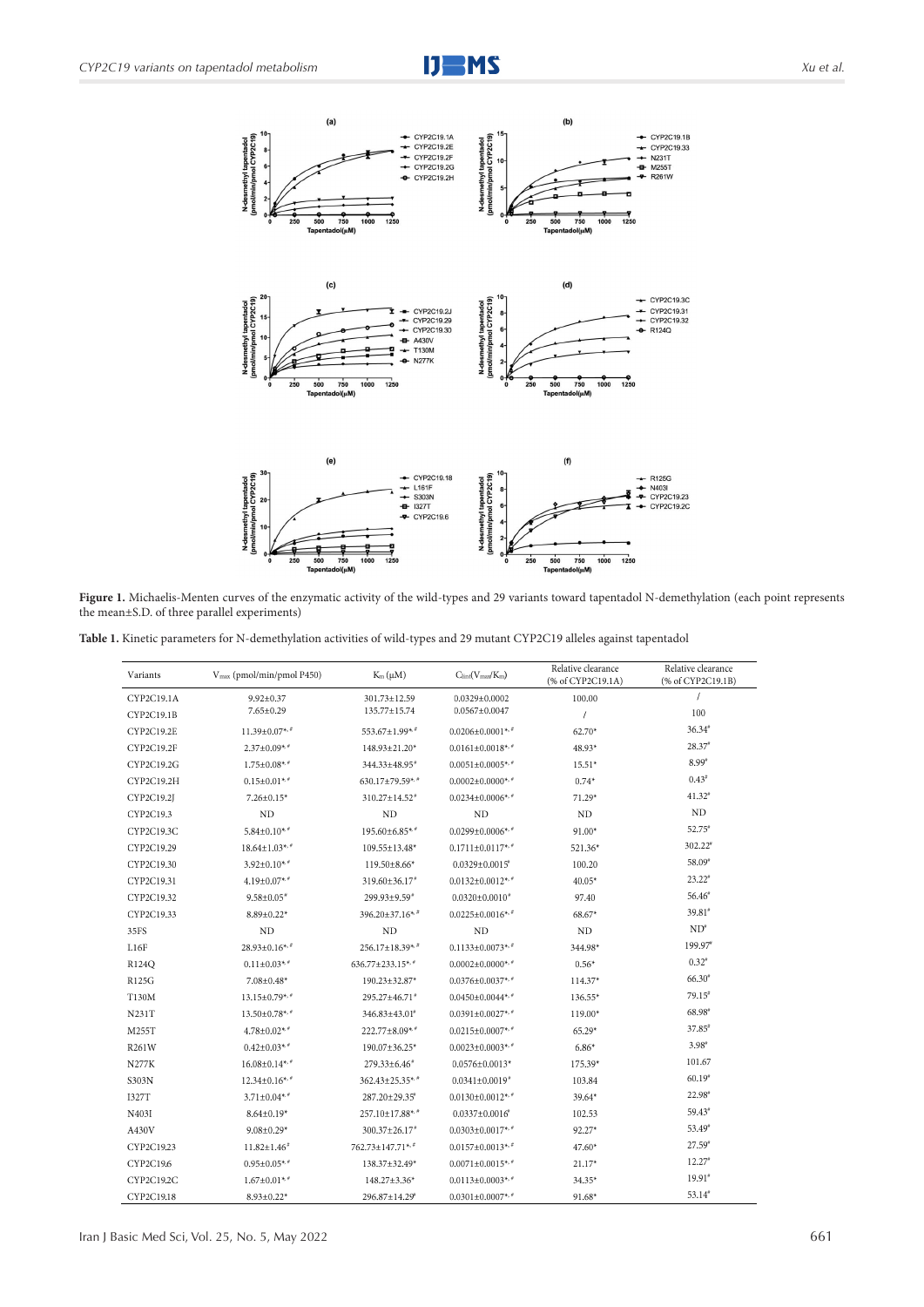most CYP2C19 variants displayed considerable differences in  $K_{m}$  or  $V_{max}$  values, thereby possibly altering the intrinsic clearance  $(\overline{V}_{\text{max}}/K_{\text{m}})$  values of variants. Definitely, according to the intrinsic clearance values when compared with CYP2C19.1B, 29 CYP2C19 variants could be classified into categories: CYP2C19.3 and 35FS were too weak to produce N-desmethyl tapentadol, resulting in no detectable enzymatic activity; and according to the statistical analyses, only one variant N277K was without significant difference (101.67% relative clearance) from CYP2C19.1B; two variants (CYP2C19.29 and L16F) exhibited a distinctly decreased  $V_{\text{max}}$  value and/or a much lower  $K_{\text{max}}$  value with wild-type, resulting in higher intrinsic clearance (302.22% and 199.97% relative clearance, respectively); the remaining 24 variants (CYP2C19.2E, .2F, .2G, .2H, .2J, .3C, .30, .31, .32, .33, .23, .6, .2C, .18, R124Q, R125G, T130M, N231T, M255T, R261W, S303N, I327T, N403I, and A430V) exhibited reduced intrinsic clearance in different degrees (0.32%– 79.15% relative clearance).

#### **Discussion**

CYP2C19 is a highly polymorphic enzyme and metabolizes numerous therapeutic drugs. The study of CYP2C19 gene polymorphism, which gives rise to important interindividual and interethnic variation in the metabolism of several agents and may result in adverse effects and therapeutic failures, can provide references to the clinical research. According to research, CYP2C19 is involved in the metabolism of tapentadol to its main metabolite, N-desmethyl tapentadol (20). Furthermore, it was reported that tapentadol was associated with significant toxic clinical effects such as respiratory depression and coma, and severe outcomes consistent with an opioid agonist (21). Therefore, it is necessary to evaluate the effects of 31 CYP2C19 variants on the metabolism of tapentadol *in vitro*.

To better understand the effects of CYP2C19 variants on the metabolism of tapentadol *in vitro*, we analyzed the 29 CYP2C19 variants in detail. Although the wild-type CYP2C19\*1A was used as the control group in our previous studies (9, 22), there is increasing evidence indicating that the wild-type allele *CYP2C19\*1B,* having 991A>G (I331V), is rather common in the Asian population, especially with high frequency (>90%) in Chinese and Japanese. Thus, in our study, the enzymatic activities of *CYP2C19\*1B* were used as the control group (23-25).

As we all know, the most prevalent alleles *CYP2C19\*2* (681G>A, splicing defect) and *CYP2C19\*3* (636G>A, Trp212Stop) have been extensively studied in different populations and they account for >99% of PM alleles in the oriental population (26-29). *CYP2C19\*2* has been reported to have the highest frequency in Asian populations and accounts for approximately 75–85% of the defective alleles in both white and Japanese PMs (30). In our work, CYP2C19.2E, .2F, .2G, .2H, and .2J had a significant decrease in enzyme activities towards tapentadol compared with CYP2C19.1A and CYP2C19.1B. Especially, CYP2C19.2G and CYP2C19.2H exhibited a drastic decrease in clearance (<10%) owing to marked decreases in  $V_{\text{max}}$  and huge increases in  $K_m$ . These results were consistent with the previous work and also confirmed that CYP2C19\*2 could be classified as a PM allele for tapentadol, which indicates that it is appropriate to use our CYP expression and *in vitro* metabolism system for analyzing the catalytic activities of the other CYP2C19 variants. The *CYP2C19\*3* allele, which

consists of a single base pair 636G>A mutation on exon 4, creates a premature stop codon. As a consequence, the kinetic parameters of CYP2C19.3 could not be determined and it exhibited no catalytic activity on tapentadol (31). As the 35FS variant also generates null functions and could not be detected because of insertion of five nucleotides, CCTAC, on position 101 of exon 1, which causes a frameshift of amino acid 35 in protein translation (25).

Aside from the well-known poor metabolic variants CYP2C19.2 and CYP2C19.3, most of the variants exhibited much lower metabolic activities than CYP2C19.1B in our study. For example, it is worth mentioning that R124Q exhibited the lowest intrinsic clearance value (<1%). Three other variants R261W, CYP2C19.6, and CYP2C19.2C, also displayed more than 80% decrease in intrinsic clearance of tapentadol relative to the wild-types. As for these results, Dai *et al*. (2015) speculated that the lower expression level of the protein may be one of the main reasons for the reduction in enzymatic activity (9). Patients carrying the *CYP2C19\*2G, \*2H, \*6*, *\*2C, R124Q,* and *R261W* alleles should pay more attention to the dose of CYP2C19 substrates, especially, which have a narrow therapeutic window.

In addition, we also found that some of the CYP2C19 variants showed a similar trend in the enzyme activity, but others were not in accordance with the results of previous research (9, 22). For example, CYP2C19.29 exhibited obviously decreased catalytic activity toward methadone, S-mephenytoin, and omeprazole (9, 22), whereas in our study CYP2C19.29 substantially increased  $V_{max}$  values and decreased  $K<sub>m</sub>$  values, which showed it significantly increased relative clearance (521.36% of CYP2C19.1A). These differences from previous studies indicated that CYP2C19 had substrate-specific alterations in metabolic activity and we speculate that it is owing to the different affinity of enzyme and substrate.

#### **Conclusion**

In summary, we systematically assessed the enzymatic activity of 31 CYP2C19 allelic isoforms on the metabolism of tapentadol *in vitro*. Thus far, this is the first report of all these alleles with respect to tapentadol metabolism. Our results showed that most variants exhibited significantly decreased enzymatic activities towards tapentadol N-demethylation. Therefore, we speculate that patients who carry these defective alleles should reduce drug dosage in order to avoid adverse reactions, and, of course, further clinical studies are required to confirm our inference. Moreover, these data complement the database of enzymatic activity of CYP2C19 variants and may provide an informative reference for further clinical studies regarding individual variation in tapentadol efficacy and toxicity.

#### **Acknowledgment**

This work was supported by the National Natural Science Foundation of China (82104297), the Natural Science Funding of Zhejiang Province (LYQ20H310004), and the National Key Research and Development Program of China (2020YFC2008301).

#### **Authors' Contributions**

XRA, FP Study conception and design, Perform experiment; YZZ Data analyzing and draft manuscript preparation; HMM Critical revision of the paper; CJP, H GX Supervision of the research, and Funding Acquisition.